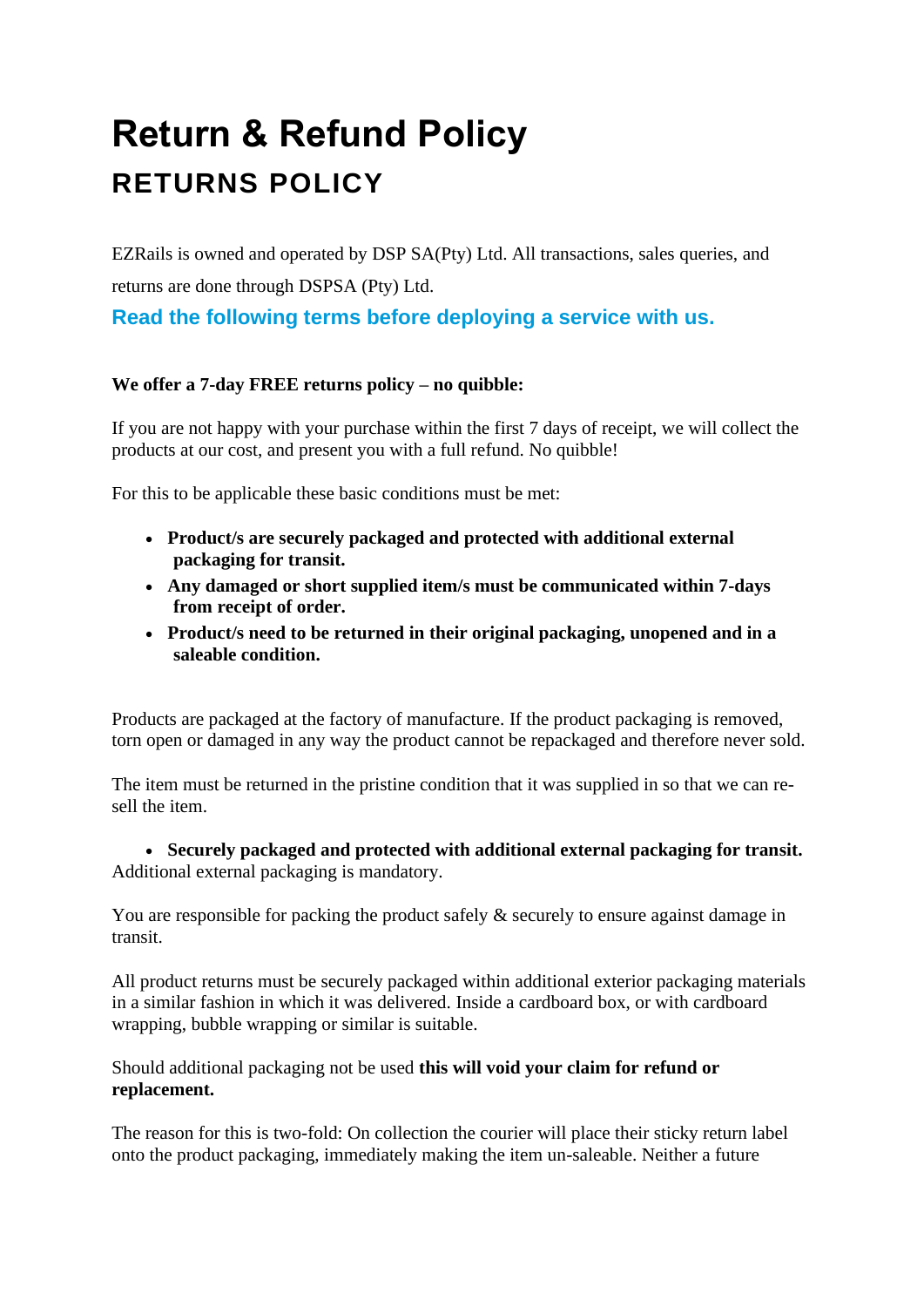customer nor supplier will accept an item in this condition and therefore we, unfortunately, cannot either.

Your additional packaging is to also safeguard the product against potential damage on its return journey so that it arrives back in our warehouse in the same condition you have received it.

Prior to a refund or replacement, goods will be inspected to ensure that they are received back in the original packaging. EZRails Online reserves the right to decline any refund or replacement of goods, if the products are not returned in the original packaging, securely packaged for transit and in the original condition supplied.

#### • **Any damaged or short supplied item/s must be communicated within 7 days from receipt of order.**

Products must be inspected within the first seven (7) days of delivery.

Any damaged product/s or short supplied item/s must be reported to EZRails Online, in writing, within the 7-day period.

Once the items are in your possession several things can happen that are outside of our control. Therefore, damages or short supplied item/s reported after the 7-day period from receipt of delivery will be exempt from our 7-day free returns policy.

EZRails Online reserves the right to decline any claims that arise after the 7-day period. A replacement will be at the full discretion of EZRails Online.

#### **Returns and Refunds outside of the 7-day window period:**

We are not obligated to accept returns after a 7-day period from the date of purchase. Once the 30-day window period expires, EZRails Online has the right of refusal and can deny your refund altogether. Any agreed-upon handling fees, restocking fees and transport fees are then at our full discretion.

The 7-day window starts counting from the calendar date the order was physically received by you as the customer.

#### **Disclaimer:**

Hand Railing installations must, by law, be installed by a qualified professional tradesperson. EZRails Online will not be held responsible for any claims that arise as a result of nonconformance to building regulations as gazetted and governed by South African law or product failure due to incorrect application or installation.

EZRails Online will not be held responsible for the loss of income, cost of installation, or any other similar instance where costs are incurred due to the malfunction, incorrect supply, or delayed supply of any product.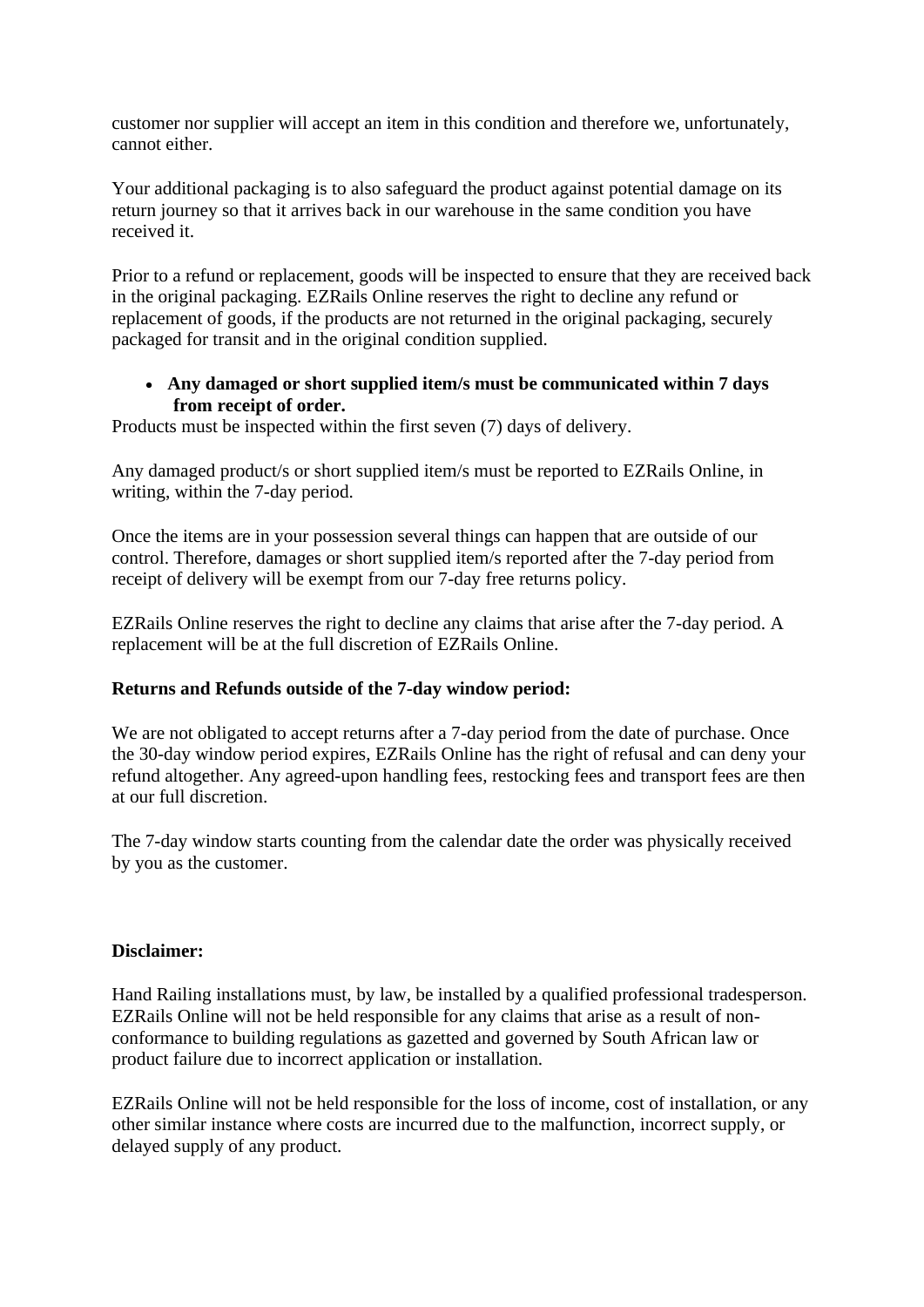#### **How to return something:**

A return can be requested via any of the following methods:

Our main email address for returns: [returns@ezrailsdiy.com](mailto:returns@ezrailsdiy.com)

Alternatively, directly with your sales assistant via their direct email address.

Or contact us telephonically: 086 136 5970

In the event of a return, our courier service provider must be able to access the products within business hours Monday to Friday 8 am – 5 pm.

It is mandatory that the products are securely packaged for transit so that it arrives back with us in the intended condition. If the return cannot be collected either during this timeframe or the exact address we delivered the original order to, you may have to drop goods off at a convenient pick-up point that operates outside of standard office hours. In this event, prior arrangement needs to be made between you and a EZRails Online representative.

• **Proof of purchase to be presented should we request it.**

## **PRODUCT WARRANTIES**

The EZRails Online warranty is applicable to all products that can be purchased on www.ezrails.co.za and all the affiliate sites that are owned and powered by EZRails. The warranty is valid for a 6-month period from the date of purchase. Proof of purchase must be supplied by the original purchaser. The warranty entitles the bearer to a replacement of the same product. Should an identical product not be available, EZRails Online reserves the right to replace it with a similar product at the same or higher value. Where a EZRails Online supplier has an extended warranty for a period longer than 6 months, we will honour the said warranty in keeping with the supplier's terms and conditions up to a maximum of 1 years from the date of purchase.

EZRails Online is not obligated to facilitate any repairs or returns after the said warranty period has expired.

**Replacement warranty:** EZRails Online reserves the right to repair or replace a product with a similar product at the same or higher price, where the original product is no longer available. If the product is returned within the first six months from date of purchase, the product must be returned in the original packaging.